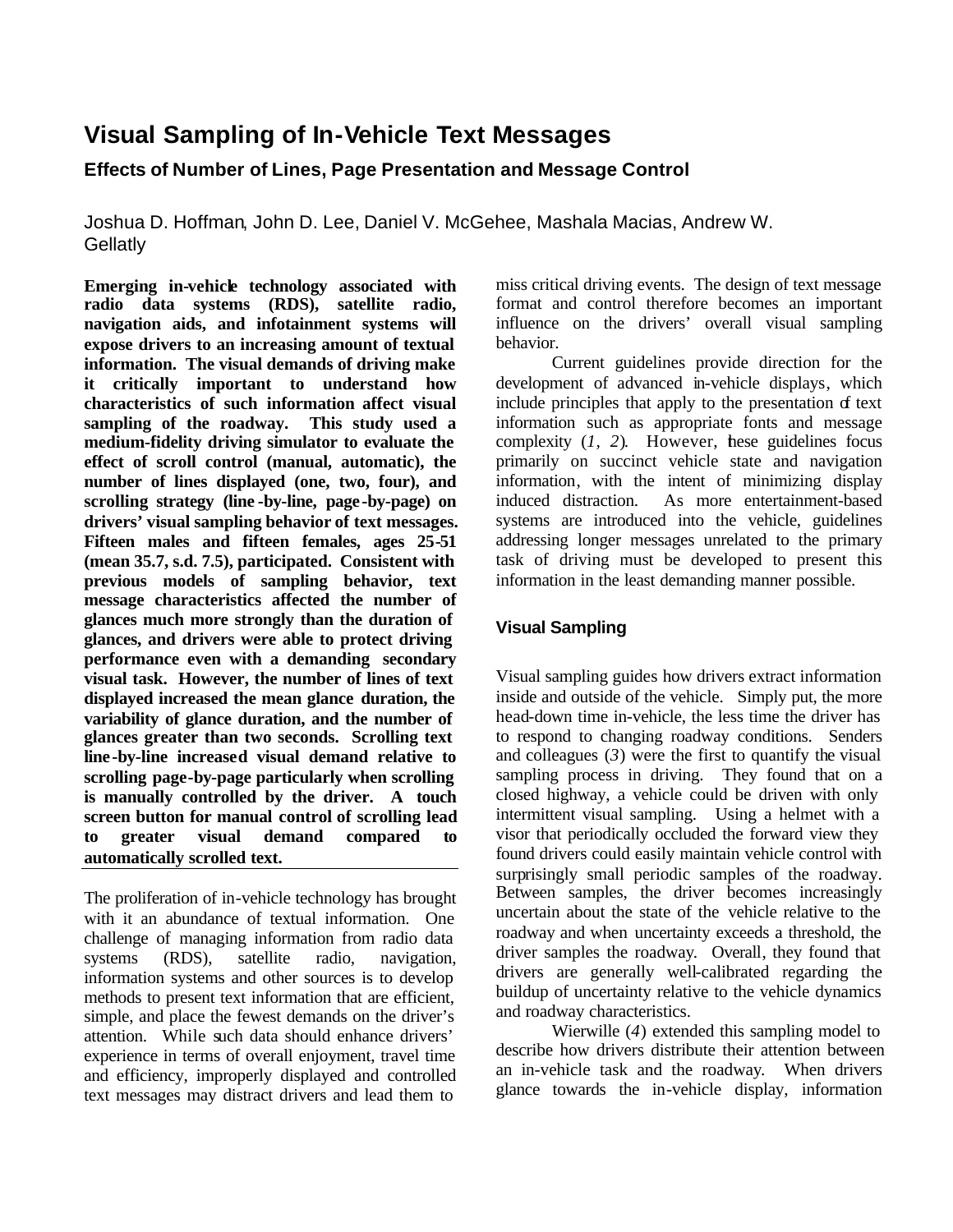extraction begins and time elapses. If drivers can extract information in one second or less, they will return their glance to the forward scene. However, if extraction takes longer, drivers will continue to glance at the display while uncertainty builds as the eyes remain off the road. If the glance to the display exceeds approximately 1.5 seconds and the information cannot be extracted, drivers will quickly feel pressured to return their eyes to the forward scene and try again later. Additional samples are handled in the same manner, until all required information is obtained. Such a model predicts that the duration of glances away from the road will remain relatively constant as the visual demand of in-vehicle displays increases, but that the number of glances will increase.

Several previous studies have considered the frequency and duration of glances required to perform various in-vehicle tasks. One study examined in-car glance durations and number of glances for radio and mirror tasks on the open road-in traffic (*5*). Results showed that individual glance times into the car were clustered around 1.27-1.42 seconds and that for radio tasks such as tuning, four or five glances were required. The authors concluded that drivers develop a consistent time-sharing strategy for performing tasks that require visual attention while driving. Another study reported a series of 1-1.5 second glances to the in-vehicle display/control system to complete a range of in-vehicle tasks (*6*). Findings also showed that the total task time depended on the number of glances, not the mean duration of those glances. Likewise, Bhise, Forbes and Farber (*7*) found that single glance times to the instrument panel vary relatively little while the number of glances varies greatly with the type of task. All of these results are generally consistent with the sampling model developed by Senders and colleagues (*3*), but this relationship may not hold for complex text messages.

#### **Goal of Study**

This study addresses the influence of different ways of managing the display of text messages while driving. Specifically, the overall visual demands associated with reading and scrolling a message on a multi-line display compared to a display containing a single line of text has not been empirically investigated. In this study, the effects on visual sampling of the control of scrolling—either automatically controlled by the system or manually advanced by the driver, how much text is revealed to the driver at any time—either one, two  $\alpha$  four lines, and the strategy for scrolling information—one line versus one page at a time, were examined. Four general hypotheses guided this study:

- To read a given amount of text, displaying more lines will reduce the number of glances, but will increase the duration of those glances.
- Manual control of information display will lead the driver to adjust the flow of information according to the driving environment.
- Scrolling through text page-by-page requires fewer glances compared to advancing a message line-byline.
- Overall, text display characteristics will have a greater effect on the number of glances compared to the duration of glances.

#### **METHOD**

#### **Participants**

15 males and 15 females, ages 25-51 (mean 35.7, s.d. 7.5), participated in this experiment. Each participant had been driving for at least five years, possessed a valid driver's license, and had normal or corrected to normal vision that did not require eye glasses. Only native English speakers were included in this study to eliminate potential confounds related to comprehension of message content. Prior to participating in this study, drivers were screened to exclude those who had participated in previous driving simulator studies as well as those prone to simulator sickness. Participation lasted approximately two hours, for which drivers were compensated \$30.

#### **Driving Simulator Description**

Data were collected using the medium-fidelity, fixedbase DriveSafety Corporation Vection Research Simulator (VRS) located at the Cognitive Systems Laboratory at the University of Iowa. The simulator utilizes a fully equipped 1992 Mercury Sable cab equipped with a 50-degree visual field of view, full instrumentation with functional gauges, a force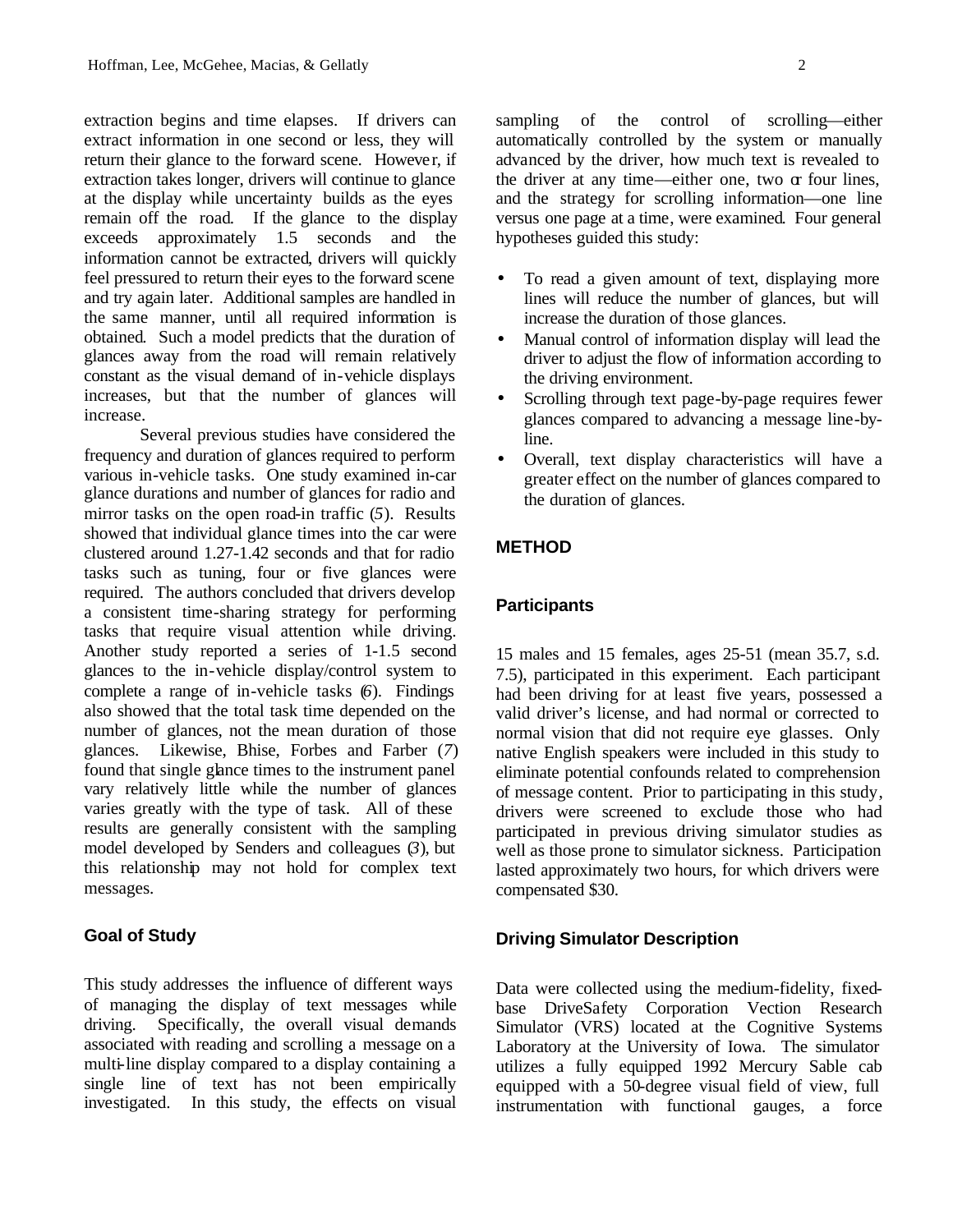feedback steering wheel, and a surround-sound audio system. The fully textured graphics are generated by PC hardware that delivers a 60 Hz frame rate at 1024 x 768 resolution. Eye movements were recorded with a Seeing Machines eye tracker driven by the FaceLab 2.0 software.

#### **Driving Environment**

The driving environment consisted of a two-lane highway with straight and curved sections of roadway, representative of those found in rural Iowa. Curves of either 100 or 200 m (328 or 656 ft) radius of curvature were encountered approximately every 45 seconds. The roadway had four intersections controlled by traffic signals placed so that drivers experienced an intersection approximately every three minutes. Traffic in the opposite lane was encountered at a rate of three to four cars per minute. Participants were instructed to drive 45 mph (20 m/s) and follow a lead vehicle which periodically braked, requiring participants to respond in order to avoid a collision. Except during the braking events, drivers were separated from the lead vehicle by a minimum time headway of 1.7 seconds. This headway was not fixed, resulting in some drivers increasing the time headway and avoiding the braking events.

#### **Text Message System Description**

Text messages were presented on a seven-inch 640 x 480 resolution LCD color display, mounted on the dash above the center instrument panel 32.5 degrees

lateral and 15.42 degrees below the driver's line of sight (Figure 1). The text messaging program was developed using Microsoft Visual Basic 6.0 and used a 5x7 dot matrix font, 'LCD Display Grid', with RGB color values (80,143,194) to present 22 characters per line, each of which was 4 mm wide and 4 mm tall. There was a 0.5 mm separation between lines, resulting in a total display area of 18 x 88 mm.

## **Text Message Task**

In addition to the primary task of driving, participants were asked to read in-vehicle text messages presented on the dash-mounted display. The messages described restaurants available in a town they were approaching. Descriptions included the name, the average cost of an entrée based dollar a dollar sign rating, the quality rating, the cuisine served, and the distance the restaurant was located from the center or downtown area. Each message was approximately 170 characters and 30 words long; as an example: "The third restaurant, the Great Steakout, has an average entrée cost of \$ and a quality rating of 3 stars. The Great Steakout specializes in steak. It is located 2 miles from downtown." Three target messages were presented during each drive, separated by distracter messages consisting of radio station call signs, weather information, and the current date. A chime informed the participants that a message was available, at which time the driver pressed the touch screen to display the message. Upon completing each drive, participants were asked a series of questions relating to the restaurant messages to assess reading comprehension.



**FIGURE 1 Position of text display relative to driver, with the eye tracking system shown above the steering wheel.**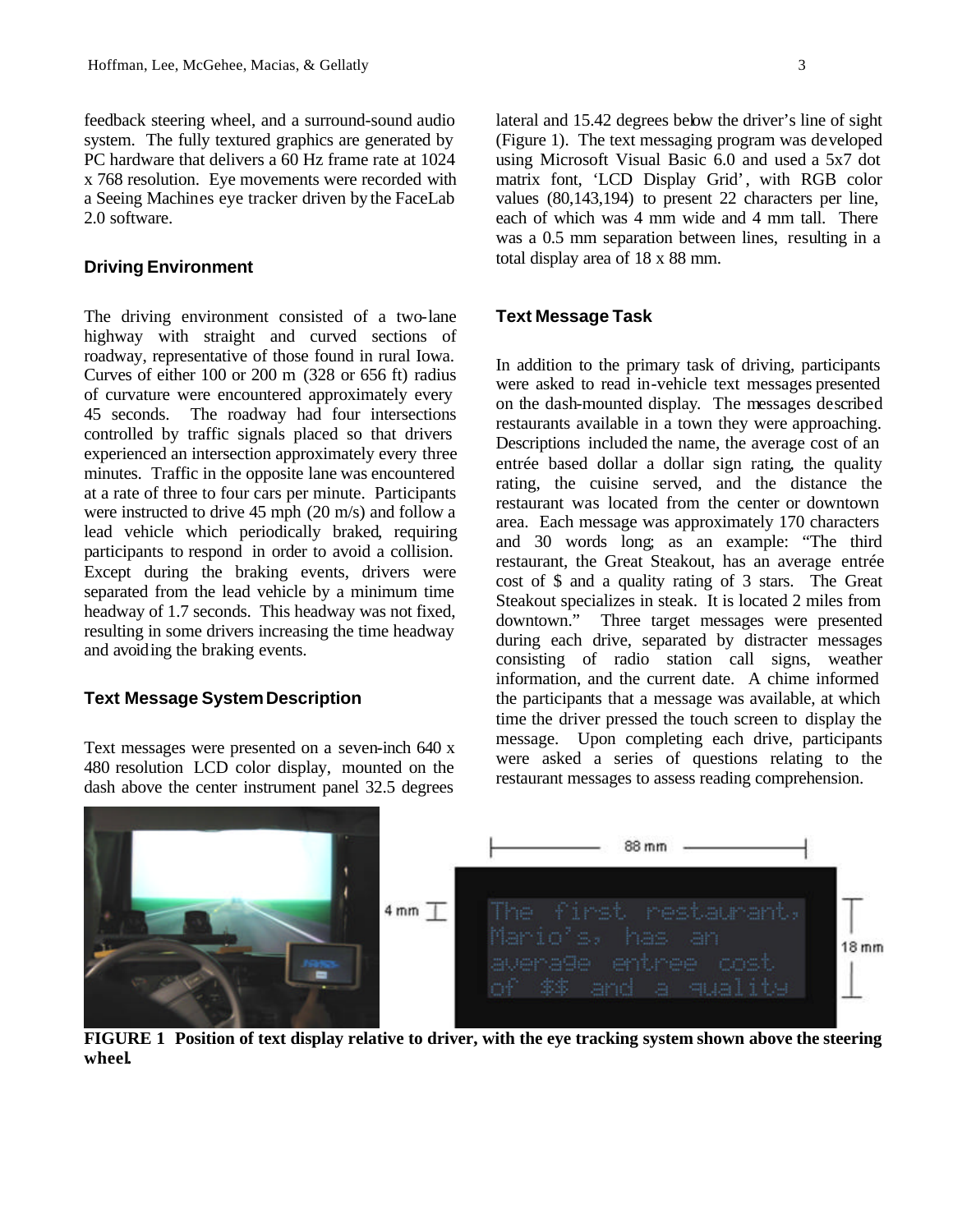## **Experimental Design and Independent Variables**

A 2X3X2 mixed, between and within experimental design was used to compare the text message system characteristics of scroll control, tested as a betweensubjects variable , and scrolling strategy and number of lines displayed, which were tested as withinsubjects variables. *Scroll control* defined how the text was advanced and had two levels, either automatic or manual. Manual scrolling required the driver to press a soft button on the touch screen to advance the message. In contrast, the automatic scrolling required no input from the driver to advance the message, occurring every four, five, or twelve seconds depending on whether one, two or four lines were scrolled, respectively. The timing of the automatic scrolling was based on a preliminary analysis of the time between manual activations of a scroll and corresponded to an 85<sup>th</sup> percentile response time. *Number of lines* defined the amount of text visible to the driver at any time and had three levels: one, two, or four lines. *Scrolling strategy* defined how much text was advanced in scrolling the message and had two levels, line-by-line or page-by-page. Line-by-line scrolling introduced one new line of a message each time the button on the touch screen was pressed or when the system automatically advanced the message. In contrast, page-by-page scrolling replaced all of the lines currently displayed with new lines of information. Note that this design was a partial factorial design because it is not possible to make the line and page scrolling distinctions with the one-line display.

## **Procedure**

Upon arriving, drivers completed an informed consent form, received instructions for the driving and message tasks, and the eye tracker was calibrated. A five minute practice drive began with a left curve and a right curve which allowed participants to become comfortable with the steering and vehicle dynamics. An example of each message presentation type was then presented on a straight section of roadway, allowing drivers to familia rize themselves with the operation of the text messaging system. The lead vehicle was not present in the practice drive, allowing participants to concentrate on operation of the

simulator and the text messaging system. Upon completion of the practice drive, participants were asked three questions representative of those they were to receive following experimental trials.

Experimental trials consisted of five ten-minute drives similar to the practice drive. Participants drove the same driving environment in both directions to prevent association of the onset of the messages with particular features of the driving environment while encountering an equal number of curves and intersections. Upon completion of each drive, participants answered six questions related to the target messages and filled out a NASA TLX questionnaire. Following the final drive, participants were debriefed regarding the purpose of the study, compensated for their time, and thanked for their participation.

#### **Dependent Variables**

The effect of the text message system parameters on driver behavior was assessed using five categories of dependent variables. The first category assessed visual demand of the message system, which included frequency and duration of glances to the display, a breakdown of the glances into short  $($ 1) sec), medium  $(1-2 \text{ sec})$  and long  $(>2 \text{ sec})$  glances, and the duration between glances to the display. The second category assessed message management and included the response time to initiate a message following indication it was available, the time between button presses to scroll the message, and the percent of times the eyes were on the display during a scroll. The third category assessed driver productivity, measured by message comprehension scores and the total time required to read a message. The fourth category assessed driving performance, including the average speed during a message, the difference in steering entropy (*8*) between driving while reading a message and driving alone, and the root mean square of the vehicle's deviation from its mean lane position. The fifth category assessed driver workload using the NASA TLX subject workload scale measures of temporal demand and mental effort.

### **RESULTS**

Data were reduced using Matlab 6.5 and aggregated across each trial by calculating the mean value for all the dependent variables for the three messages read. The mean data were then analyzed using SAS for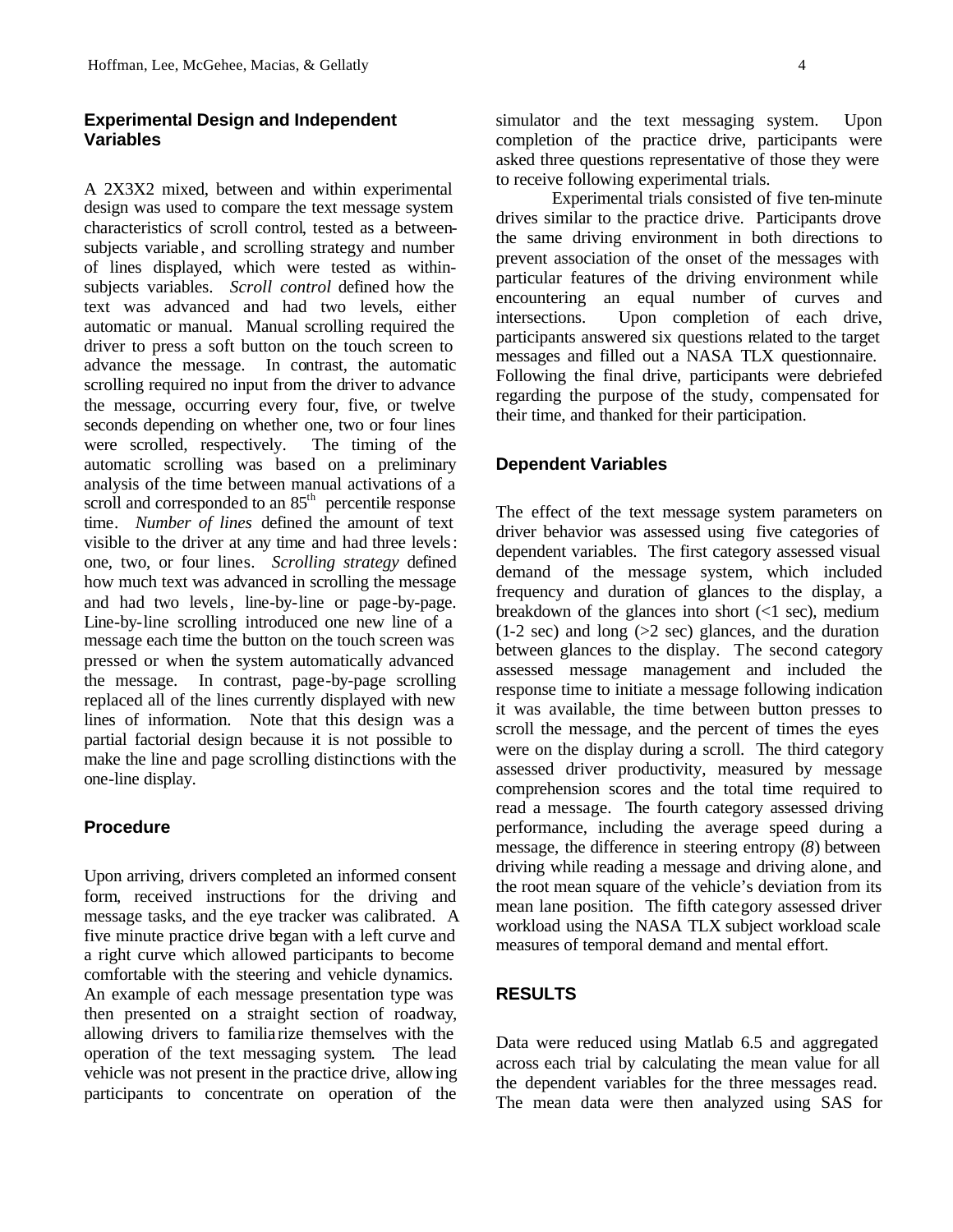Windows 9.0. To accommodate the partial factorial design of this experiment, the PROC MIXED function in SAS was used to develop two statistical models for each of the dependent variables listed above. The first model included the scroll control, the number of lines, and the interaction between the two conditions. Because the one-line display did not differ between scroll strategies, a second model was fit to the data for the two- and four-line conditions which included the scroll strategy, the number of lines by scroll strategy interaction, and the three-way interaction between scroll control, the number of lines, and scroll strategy. The composite symmetry covariance structure was used for all the analyses, and participant was the repeated measures variable. The LSMEANS function was used to obtain a least squares estimate of the means and the standard error of the means.

#### **Message Initiation**

Upon receiving indication a message was available, the driver was required to press a button on the touch screen to initiate display of the message. The mean and median times to initiate a message were 3.93 and 3.02 seconds, respectively. Message initiation times ranged from 1.45 seconds to 15.74 seconds with a standard deviation of 2.81. Surprisingly, given the range of initiation times, no display characteristic had a statistically significant effect on when the driver began reading the message. Drivers initiated the message at approximately the same time whether the scroll control was under automatic (M= 3.41 s) or manual control (M= 4.48 s),  $(F (1,28) = 1.70, p =$ 0.2024). Likewise, the standard deviation of the initiation time did not show a statistically significant effect of scroll control, with similar mean values for automatic (M=1.55) and for manual control  $(M=2.81)$ ,  $(F(1,28) = 1.74, p= 0.1984)$ .

#### **Number of Glances**

Once displayed, drivers begin sampling the message with a series of short glances. Across all display conditions the mean number of glances required to read the message ranged from 9.59 to 19.7, with the largest number of glances seen with the four-line display scrolled manually line-by-line. The total number of glances required to read a message depended on the text display system characteristics in a complex manner, as shown by the three-way interaction between scroll control, the number of lines displayed, and scrolling strategy (*F* (4,33) = 13.43,  $p < 0.0001$ ) in Figure 2. Overall, line-by-line and manual scrolling of messages required more glances to the display than automatic scrolling. In general, paging reduced the number of glances made to the display, a benefit which was more pronounced for manual control. One-line displays required an approximately equal number of glances for the automatic as compared to the manual scrolling condition. As the number of lines displayed increased, the number of glances tended to decrease (*F*  $(2,46) = 4.88$ ,  $p = 0.012$ ). The variability in the number of glances followed a similar pattern to the mean number of glances, with a significant three-way interaction in which manual control varied more than automatic control and the line-by-line strategy varied more than the page-by-page strategy  $(F(4,33) = 3.11, p$  $= 0.0282$ . As in Figure 2, the decrease in variability associated with the page-by-page scrolling of a four-line display was much greater for manual compared to automatic scroll control.

#### **Glance Durations to Display and the Road**

Across all display conditions the mean glance duration to the display ranged from 0.76 to 1.14 seconds, with the longest glances seen with the four-line display manually scrolled line-by-line. Overall, manual control of message scrolling resulted in longer mean glances than automatic scrolling (*F* (1,24) = 5.98, *p* = 0.0222). Increasing the number of lines displayed increased the duration of glances,  $F(2,46) = 28.53$ ,  $p < 0.0001$ , with mean glance durations of 0.87, 1.00, and 1.09 seconds for the one-, two-, and four-line displays, respectively. Increasing the number of lines also increased the variability of glance duration,  $F(2,46) = 8.98$ ,  $p =$ 0.0005, with standard deviations of glance duration of 0.37, 0.45 and 0.47 for the one-, two-, and four-line displays, respectively. Page-by-page scrolling resulted in slightly shorter glance durations (M=1.02) compared to line-by-line scrolling (M=1.07),  $(F(1,23) = 4.52, p =$ 0.0441), but this effect is highly dependent on the number of lines displayed. The mean glance duration was shorter when fewer lines were presented and the driver advanced the message with a paging strategy, compared to a line-by-line strategy with more lines of text, as shown in Figure 3.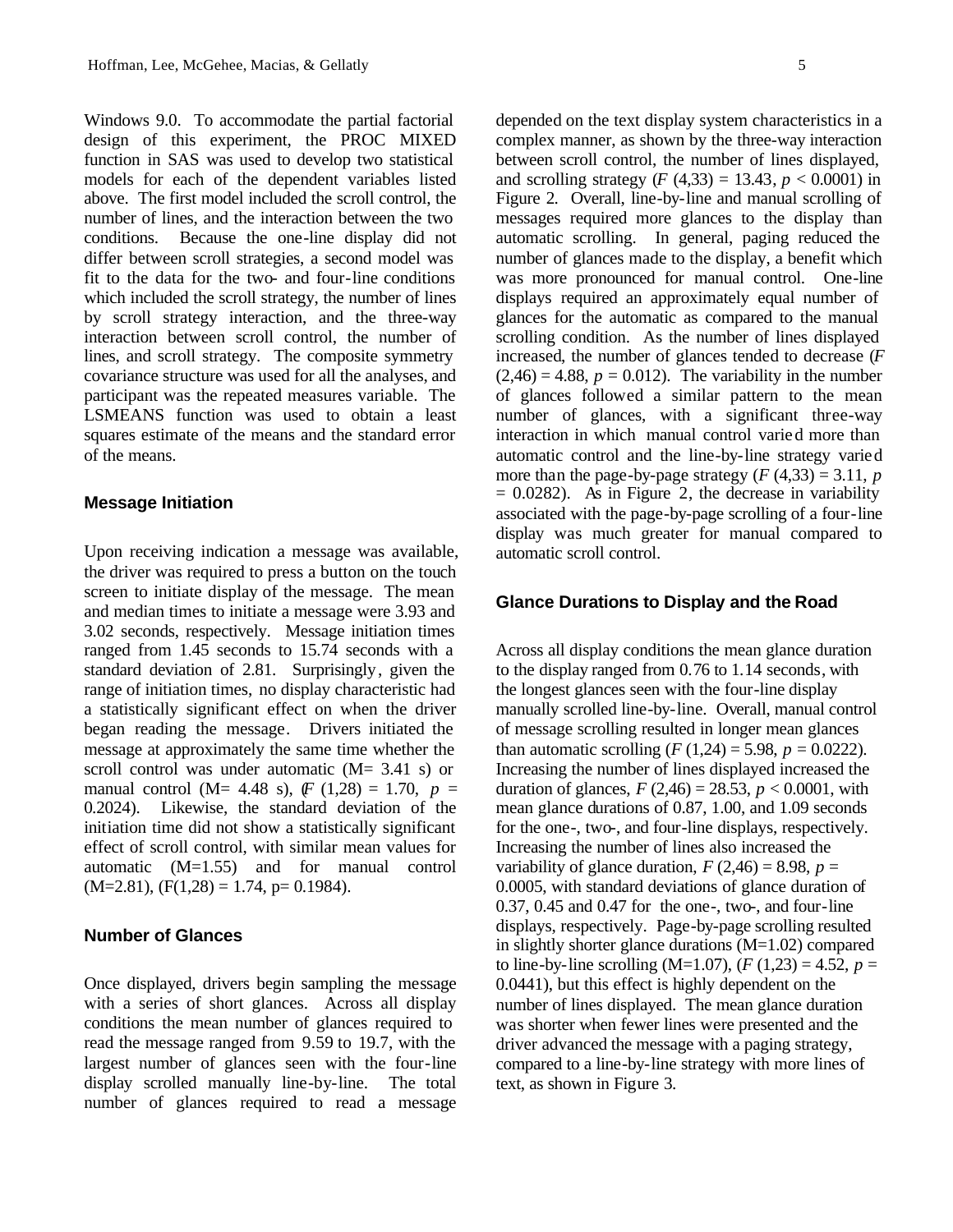

**FIGURE 2 Mean number of glances made to the display during a message.**

More important than the mean glance duration is the distribution of glances. A display that induces a few long glances may undermine driving performance more than a display that has a slightly longer mean glance duration. Across all display conditions the percentage of glances longer than two seconds ranged from 0.11% to 5.4%, with the greatest percentage of long glances seen with the four-line display automatically scrolled line-by-line. A threeway interaction for the percentage of long glances existed between scroll control, the number of lines displayed, and scrolling strategy  $(F(4,33) = 1.41, p =$ 0.0258). In general, the number of long glances to the four-line display was not influenced by scroll control or scroll strategy. When compared to the two-line display, the four-line display  $(M = 4.92\%)$  performed worse than the two-line display scrolled automatically  $(M = 2.22\%)$  and the two-line display manually scrolled page by page  $(M = 0.11\%)$ , while the twoline display manually scrolled line-by-line performed equally poorly  $(M = 4.54\%)$ .

Across all display conditions the mean duration between glances to the display—the length of glances to the roadway—was 1.69 seconds and ranged from 1.38 seconds for the two-line display scrolled manually lineby-line to 2.11 seconds for the four-line display scrolled manually page-by-page. For the automatically scrolled one-line (M=1.80 s) and two-line (M=1.86 s) displays, drivers tended to wait longer between glances compared to manual scrolling  $(M=1.63 \text{ s}, M=1.45 \text{ s})$ , but waited longer between glances for the manually scrolled fourline display (M=1.81 s) than the automatic (M=1.69 s),  $(F(2,46) = 3.74, p = 0.0314).$ 

#### **Eyes on the Display during a Scroll**

Drivers had their eyes on the display during a scroll a greater percentage of times for manual scrolling as compared to automatic scrolling  $(F(4,33) = 15.47, p <$ 0.0001). Within manual control, drivers' eyes were on the display approximately the same percentage of times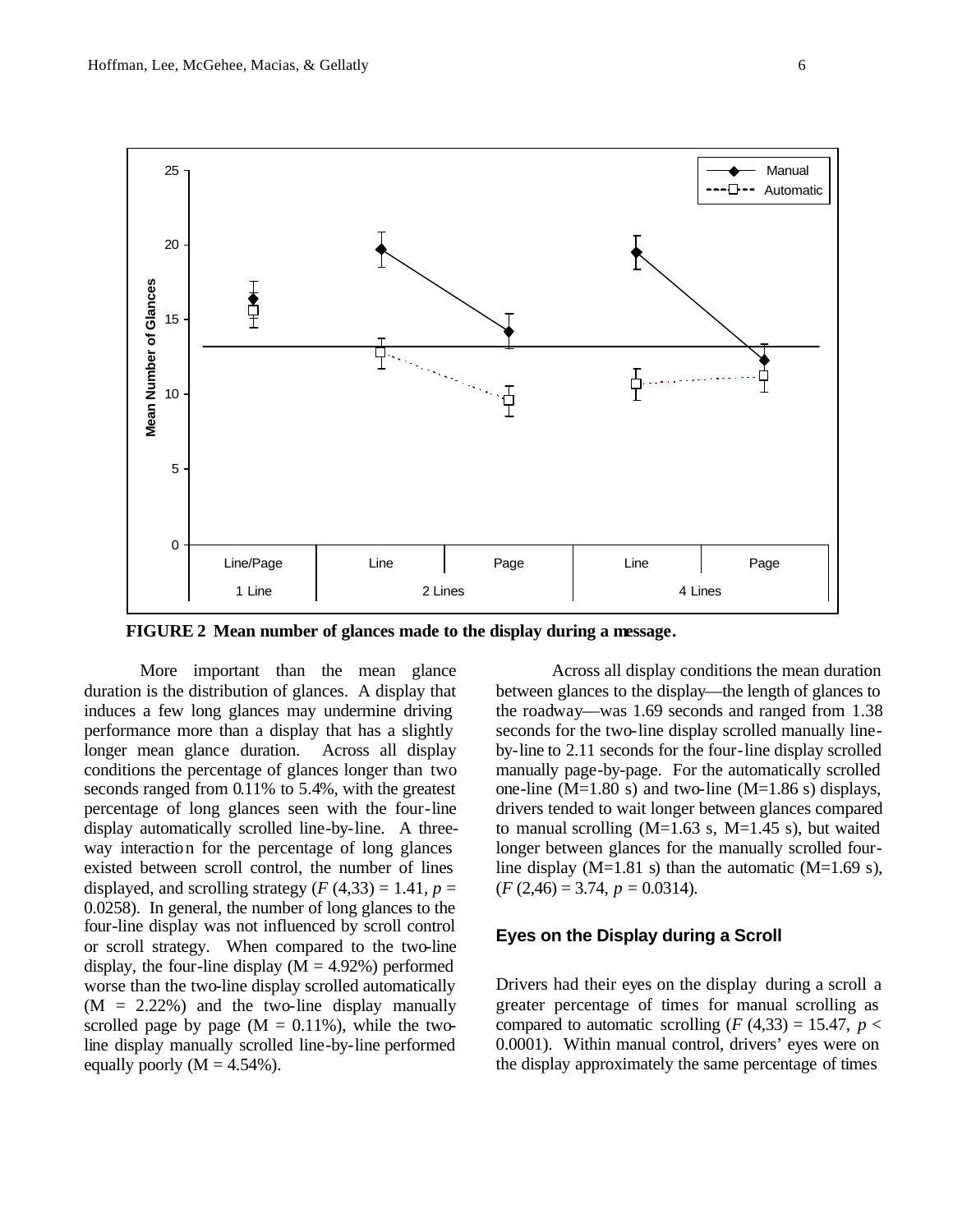

**FIGURE 3 Mean duration of glances made to the display during a message.**

for two-line (M=77.8%) and four-line displays (M=74.5%), while in the automatic condition this difference was larger (M=34.7% for two-line displays vs. M=43.82% for four-line displays). For the oneline display, drivers attended the display during scrolling 83.6% of the time under manual control and only 30.8% when it scrolled automatically.

## **Total Time to Read a Message**

Across all display conditions the mean time to read a message ranged from 23.8 to 45.9 seconds, with the four-line display manually scrolled line-by-line leading to the longest time to read a message and the two-line display manually scrolled page-by-page supporting the shortest. Figure 4 shows that the time to read a message, similar to the number of glances, depends on a three-way interaction. The total time a message remained on the display was generally greater for manual scrolling than for automatic, and for the line-by-line scrolling strategy than for the

page-by-page, with the exception of the four-line display that was paged automatically  $(F(4, 44) = 13.06,$  $p < 0.0001$ ). In the manual condition, the number of lines displayed had little effect on the total time it took to read a message. The variability in total message time followed the same pattern as seen in Figure 4, where manual scrolling and line-by-line scrolling exhibited more variability, with the exception of the four-line display automatically paged  $(F (4,44) = 9.99, p <$ 0.0001). This pattern of results is quite similar to the mean number of glances shown in Figure 2, in fact the correlation between the mean number of glances and the total time to read a message is 0.67. In contrast, the correlation between the mean glance duration and the total time to read a message is -0.09.

## **Message Comprehension and Driving Performance**

A logistic regression model showed that manual control of scrolling was likely to increase steering entropy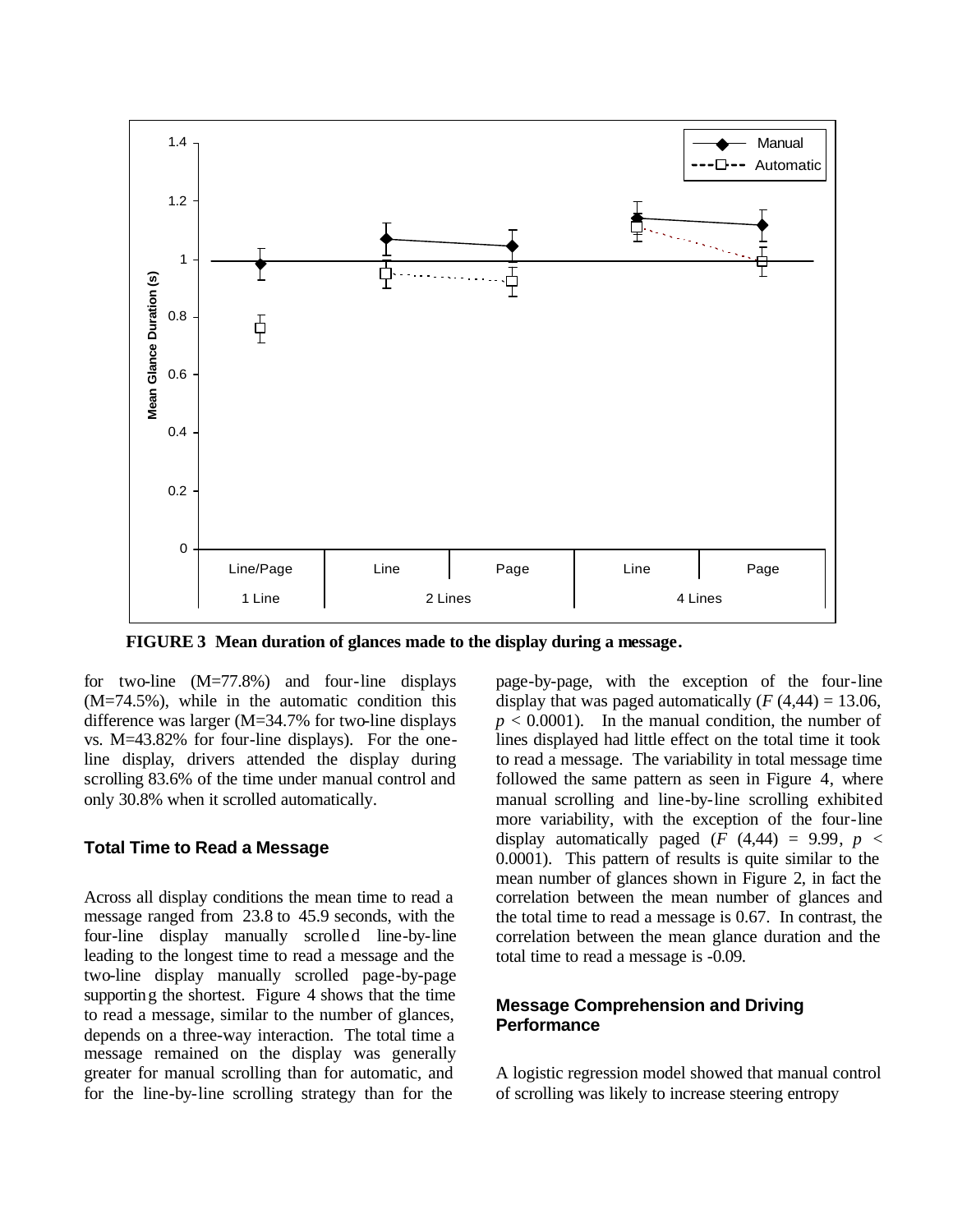

**FIGURE 4 Total time a message remained on the display.**

while reading a message as compared to driving alone  $(?)^2(1) = 15.5, p < 0.0001$ . Manipulation of the number of lines displayed and the scrolling strategy had no significant effect on any of the driving performance measures collected (RMS lane deviation, average speed, steering entropy). Overall, the effect the presentation characteristics had on sampling behavior, but not on driving performance, suggests that the low-demand rural driving environment, rather than the tradeoff between the text reading task and the driving task, most likely contributed to this result. In addition, no significant difference was observed between the number of correct responses to the postdrive questions based on the display characteristics. In general, drivers tended to respond correctly 77% of the time. A main effect was observed for the temporal demand experienced by drivers. Subjective ratings indicated that automatic scrolling  $(M = 49.2)$ was substantially more temporally demanding compared to manual scrolling  $(M=25.6)$   $(F (1,28) =$  $8.49, p = 0.0069$ .

## **Summary of Results**

Table 1 summarizes the mean values for the primary dependent variables of interest. The values in bold represent the best performing combination(s) of display characteristics for a particular dependent variable . Performance was not assessed for differences which failed to reach statistical significance.

#### **DISCUSSION**

The purpose of this study was to examine how invehicle text messaging display characteristics affect visual sampling behavior. Specifically, the experiment compared scroll control (manual, automatic), the number of lines displayed (one, two, or four), and scrolling strategy (line, page). To apply these findings and models of visual sampling to text message display design, we have decomposed the life of a message into an iterative sequence. This decomposition reveals that there is more to a text message than just reading; drivers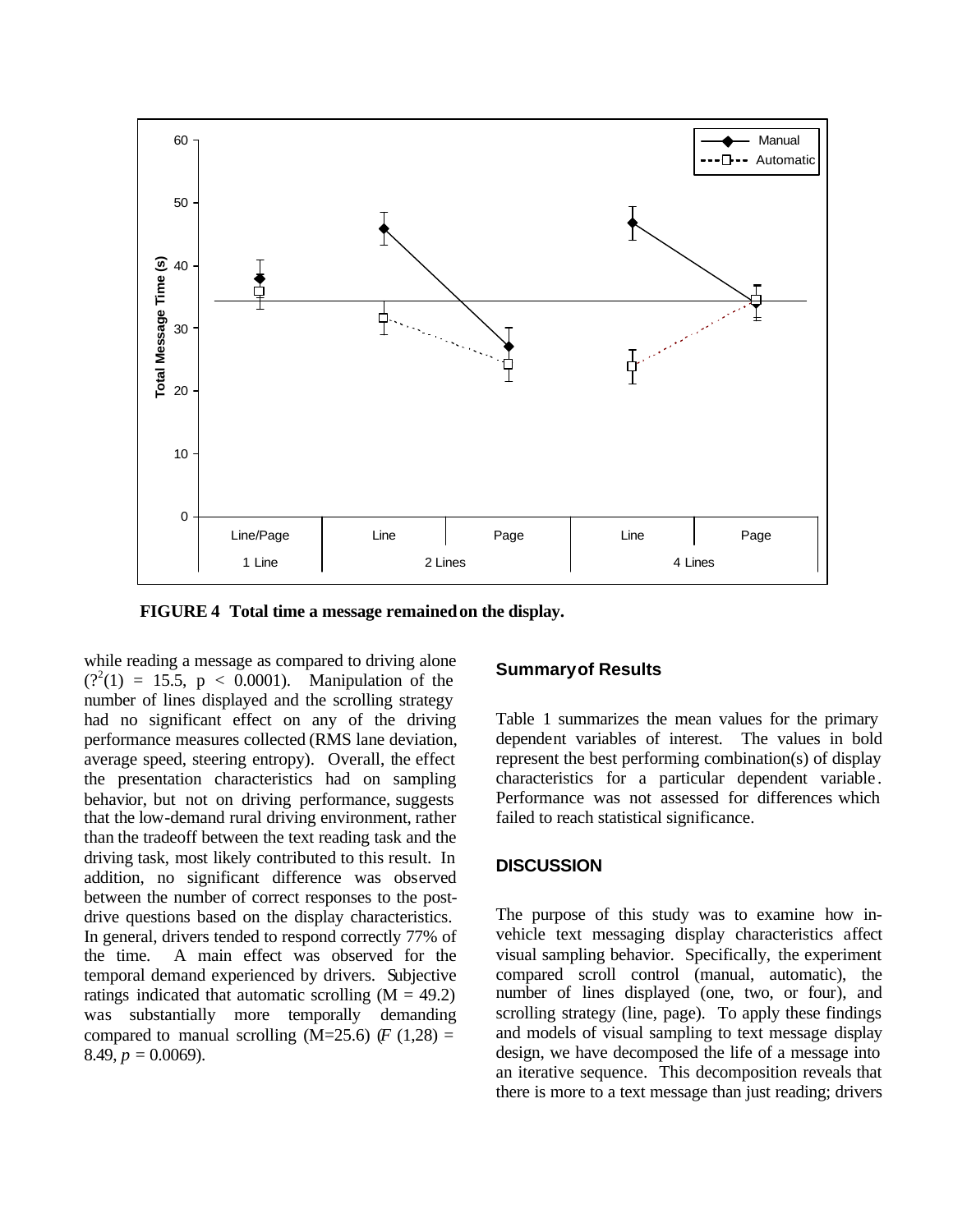|                                                                | Manual                  |      |                         |      |                 | Automatic               |          |                 |          |                 |  |
|----------------------------------------------------------------|-------------------------|------|-------------------------|------|-----------------|-------------------------|----------|-----------------|----------|-----------------|--|
|                                                                | 1 Line<br>Line/<br>Page | Line | 2 Lines<br>Page         | Line | 4 Lines<br>Page | 1 Line<br>Line/<br>Page | Line     | 2 Lines<br>Page | Line     | 4 Lines<br>Page |  |
| Mean number of<br>glances                                      | 16.3                    | 19.7 | 14.2                    | 19.5 | 12.3            | 15.6                    | 12.8     | 9.6             | 10.7     | 11.2            |  |
| Mean glance<br>duration (s)                                    | 0.98                    | 1.07 | 1.04                    | 1.14 | 1.12            | 0.76                    | 0.95     | 0.92            | 1.11     | 0.99            |  |
| Mean inter-glance<br>duration (s)                              | 1.63                    | 1.38 | 1.47                    | 1.51 | 2.11            | 1.80                    | 1.83     | 1.89            | 1.54     | 1.82            |  |
| Percent of long<br>glances (%)                                 | 1.97                    | 4.50 | 0.11                    | 5.10 | 4.60            | 0.73                    | 1.70     | 2.80            | 5.40     | 4.60            |  |
| Message initiation<br>response time (s)                        | 4.27                    | 4.93 | 4.80                    | 4.59 | 4.13            | 3.36                    | 3.65     | 3.17            | 3.99     | 2.83            |  |
| Mean time<br>between button<br>presses (s)                     | 4.11                    | 5.91 | 6.62                    | 7.86 | 12.30           | 4.00                    | 4.00     | 5.00            | 4.00     | 12.00           |  |
| Percent of times<br>eyes on the display<br>during a scroll (%) | 83.6                    | 76.0 | 79.6                    | 77.0 | 72.2            | 30.8                    | 34.8     | 35.0            | 47.4     | 41.1            |  |
| Message<br>comprehension                                       | 4.7                     | 4.2  | 4.3                     | 4.8  | 4.1             | 5.2                     | 4.8      | 4.7             | 4.6      | 4.9             |  |
| Total time per<br>message (s)                                  | 38.0                    | 45.9 | 27.2                    | 46.8 | 34.0            | 35.8                    | 31.7     | 24.3            | 23.8     | 34.4            |  |
| Average speed<br>during a message<br>(mph)                     | 39.8                    | 39.9 | 39.5                    | 39.3 | 39.4            | 39.3                    | 38.6     | 39.3            | 38.6     | 39.4            |  |
| RMS lane<br>deviation                                          | 0.56                    | 0.54 | 0.54                    | 0.50 | 0.56            | 0.44                    | 0.43     | 0.48            | 0.50     | 0.46            |  |
| Entropy difference                                             | 0.034                   |      | 0.062 0.063 0.036 0.045 |      |                 | 0.008                   | $-0.006$ | $-0.041$        | $-0.014$ | $-0.038$        |  |
| Temporal demand                                                | 22.2                    | 30.2 | 22.1                    | 28.5 | 28.0            | 50.9                    | 53.3     | 46.6            | 49.8     | 46.2            |  |
| Mental effort                                                  | 56.2                    | 70.0 | 59.4                    | 56.3 | 66.5            | 72.8                    | 68.3     | 69.5            | 67.4     | 70.1            |  |

**TABLE 1. Summary of Findings (Bold Indicates Best Performance)**

must manage the timing and display of the message (see Figure 5). Although the amount of information in a message had a strong effect on drivers' sampling behavior, the display characteristics that influence how a driver manages the message display also influenced visual sampling.

In Figure 5, the first phase following a nominal state (e.g., blank screen) is the initial state change signifying the arrival of a new message. The display of the message begins with message entry. Messages can either appear simply by 'turning on' or enter dynamically (e.g., either by sliding in horizontally or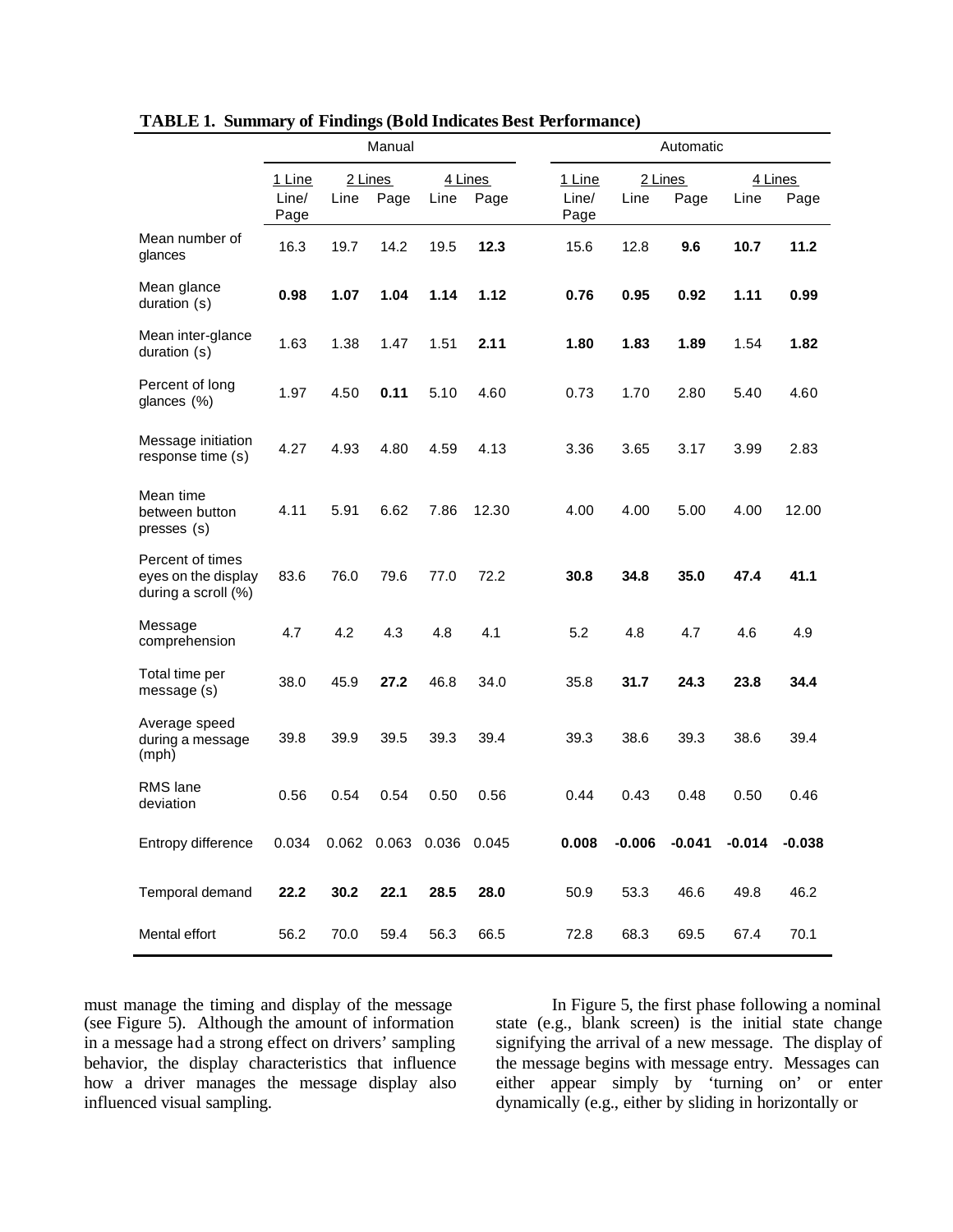

**FIGURE 5 The life of a message (eye position adapted from (***4***)).**

vertically), the control of which is given to the driver or is automatically carried out by the system. Understanding the factors influencing when the message is initiated is particularly important because the timing of the demands of reading a message relative to the roadway demands may be more important than the absolute demands of reading the message itself, such as during curve negotiation. Results of this study, however, showed that contrary to our hypothesis, drivers did not anticipate upcoming roadway demands and delay messages that scroll automatically. Drivers accepted both manually and automatically scrolled messages shortly after they were notified. Overall, these results provide preliminary evidence that drivers are not likely to adjust when they initiate a message as a function of system characteristics or driving demands.

Following initiation of the message, the reading phase begins and visual demand begins to build. The driver samples the message, returns his/her vision to the forward roadway, samples the message again, returns to the roadway, and so on, until the displayed portion of the message has been

read. Figure 5 shows how these considerations might translate into a typical sequence of glances during the reading phase of the message. Consistent with our hypothesis, the mean glance duration tended to increase and the number of glances tended to decrease as the number of lines displayed increased. This suggests that when more information is available, drivers will tend to sample the message longer to extract more information. The variability in these glance durations also increased with the number of lines, as did the number of glances longer than two seconds. These results suggest that large, multi-line displays may induce very long and potentially distracting glances away from the roadway.

After the displayed portion of the message has been read, the message must be scrolled by the driver or the system, before the reading phase can resume. In this experiment, the manual activation of the scrolling button was relatively demanding, requiring the driver to glance towards the display to press the scrolling button on the touch screen. This activity induced substantially more glances to the display than automatic activation. The percentage of time the eyes were on the display during a scroll supports this conclusion, with manual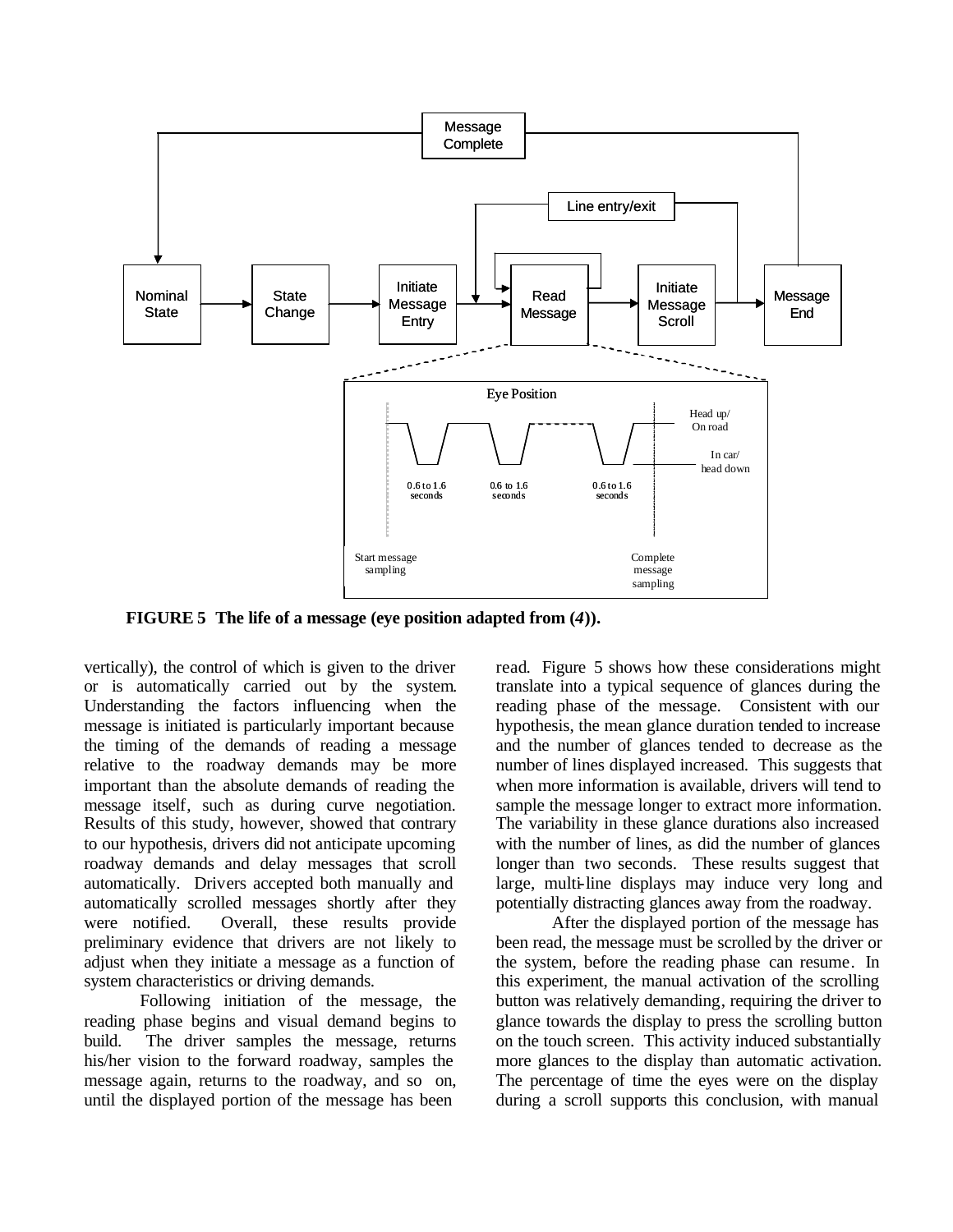scrolling resulting in drivers' eyes being on the display for twice the number of scrolling initiations as compared to automatic scrolling. Automatic scrolling resulted in a greater number of short glances to the display, particula rly for one-line displays, which may reflect check glances made to the display to determine when the system had scrolled. Longer durations between glances to the display were also observed for automatic scrolling of one- and two-line displays, suggesting individual glances may have been able to capture all the information displayed. Here, drivers may have been waiting for information to change before glancing to the display again, suggesting research may be necessary to determine if confirmation of information change (i.e., a tone) would promote a more effective sampling strategy.

Following the initiation of scrolling (Figure 5), information can either enter and exit one line at a time, or the entire page of information can be replaced. The strategy used to scroll information can determine whether, following a scroll, drivers will need to reorient themselves within the message prior to beginning to extract information, which is particularly important in displays that have many lines of text. Consistent with our hypothesis, scrolling page-by-page required fewer glances than line-by-line scrolling. Two factors explain this effect. First, page-by-page scrolling requires fewer button presses in the manual condition, reducing glances associated with the button press activity. Second, line-by-line scrolling limited the amount of information drivers could extract in a single glance. Drivers had to scan the message to identify new information because all but one line of the display was redundant with the information before the scroll event. The interaction between the scroll control and scroll strategy supports this interpretation. Line-byline scrolling requires more glances than page-bypage, an effect which is much stronger for manual scrolling than automatic. This explanation is also confirmed by the greater number of long glances with the line-by-line strategy. The combination of scanning and reading increases the overall glance duration, resulting in potentially dangerous glance durations when more information must be scanned in multi-line displays.

The reading and scrolling process shown in Figure 5 is repeated until all the information in the message has been extracted. While scrolling activation adds some time to the sampling process, the total time to read a message is primarily a product of the number of glances and the glance durations. Consistent with our hypothesis, the mean number of glances was strongly related to the total reading time while the mean glance duration was not. This is generally consistent with the findings of a previous study in which the mean number of glances and mean total task time correlate strongly (0.948) (*6*). The relationship in this study is not as strong, which may reflect the complexity of the interaction. Previous studies have considered relatively simple discrete tasks, whereas this one involved interaction over a span of 20 to 50 seconds. The total reading time was particularly poorly predicted by the number of glances in two conditions. Messages on the two-line, manually scrolled, page-by-page display were read more quickly than expected and the four-line, page-by-page display took longer to read than expected based on the mean number of glances. One explanation for these discrepancies is that drivers may have delayed glances to the four-line display to accommodate driving demands because they anticipated the high visual demand associated with this display.

The overall results support the hypothesis that increasing the amount of information displayed prompted fewer but longer glances to the display. This included the increased amount of information introduced by the strategy which scrolled multiple lines at a time. Single line displays showed many short glances to the display which, when coupled with the large number of times the message must be scrolled, resulted in a longer overall time to read a message. The duration of glances supports previous findings of visual sampling behavior (*4, 5, 6, 7*), as represented in Figure 6, which shows a plot of the mean number of glances versus mean glance duration results from this study and results for certain in-vehicle tasks observed in a previous study (*9*).

# **CONCLUSIONS**

A substantial range of message display parameters had little effect on message comprehension, but most affected reading speed and visual demand. Four-line messages displayed automatically line-by-line and twoline messages displayed page-by-page were read most quickly. However, reading speed must be balanced with the potential for distraction. Overall, line-by-line scrolling required a greater number of glances than page-by-page. Displays with more lines led to longer glance durations and a greater number glances longer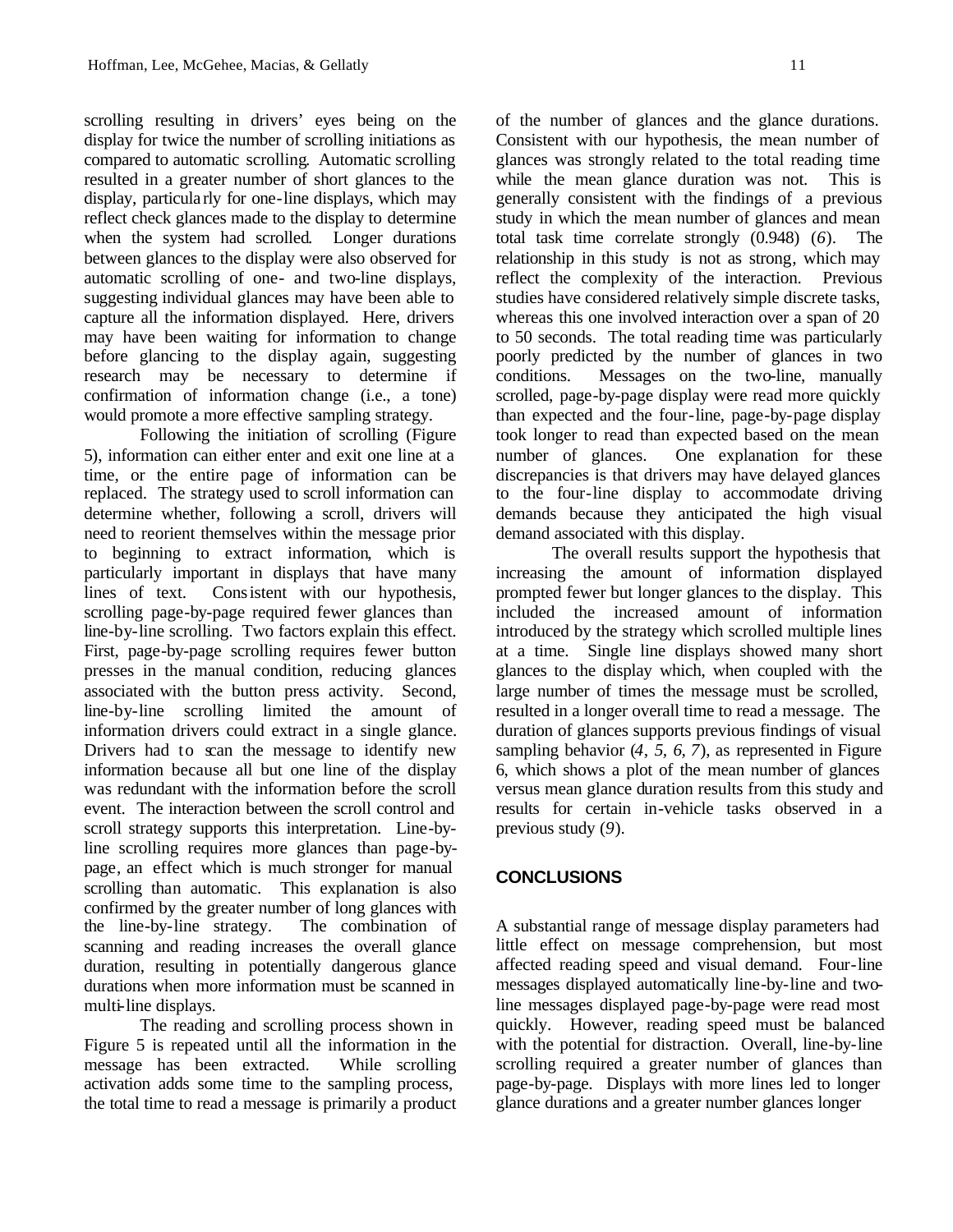

**FIGURE 6 Comparison of number of glances and glance durations to previous data (Dingus** *et al***. 1989).**

than two seconds, which are likely to interfere with driving. Manual scrolling of text messages using a touch screen induced substantially more glances compared to automatic control and so the message management demands may outweigh the benefits in enabling the driver to pace the interaction. Other scroll control mechanisms, such as a steering wheel button, may capture the benefits of allowing the driver to pace the interaction without adding to the visual demand.

An important caveat of this study is the limited age range considered. For example, one study showed that when interacting with a radio, cassette, or cellular phone, no experienced driver glanced away from the road for longer than three seconds, but 29% of the inexperienced drivers did (*10*). This suggests that the calibration of uncertainty about the roadway in younger drivers may not be well suited to a more demanding secondary task such as reading text messages, which requires efficient visual sampling to sustain driving performance. Alternately, age-related declines in the speed of processing and selective attention would likely make this task much more difficult for older drivers. As a consequence, our results may underestimate the effect of text message displays on the overall driver population.

# **REFERENCES**

- 1. AAM Driver Focus-Telematics Working Group. (2002). *Statement of Principles, Criteria and Verification Procedures on Driver Interactions with Advanced In-Vehicle Information and Communications Systems (Version 2.0)*. www.umich.edu/~driving/guidelines/AAM\_Driver Focus Guidelines.pdf. Accessed July 10, 2003.
- 2. Campbell J.L., Carney C.L., & Kantowitz B.H. *Human Factors Design Guidelines for Advanced Traveler Information Systems (ATIS) and Commercial Vehicle Operations (CVO).* Publication FHWA-RD-98-057. FHWA, U.S. Department of Transportation, 1998.
- 3. Senders, J. W., Kristofferson, A. B., Levison, W. H., Dietrich, C. W. & Ward, J. L. The Attentional Demand of Automobile Driving. *Highway Research Record*, Vol. 195, 1967, pp. 15– 32.
- 4. Wierwille, W.G. Visual and Manual Demands of In-Car Controls and Displays. In: Smith and